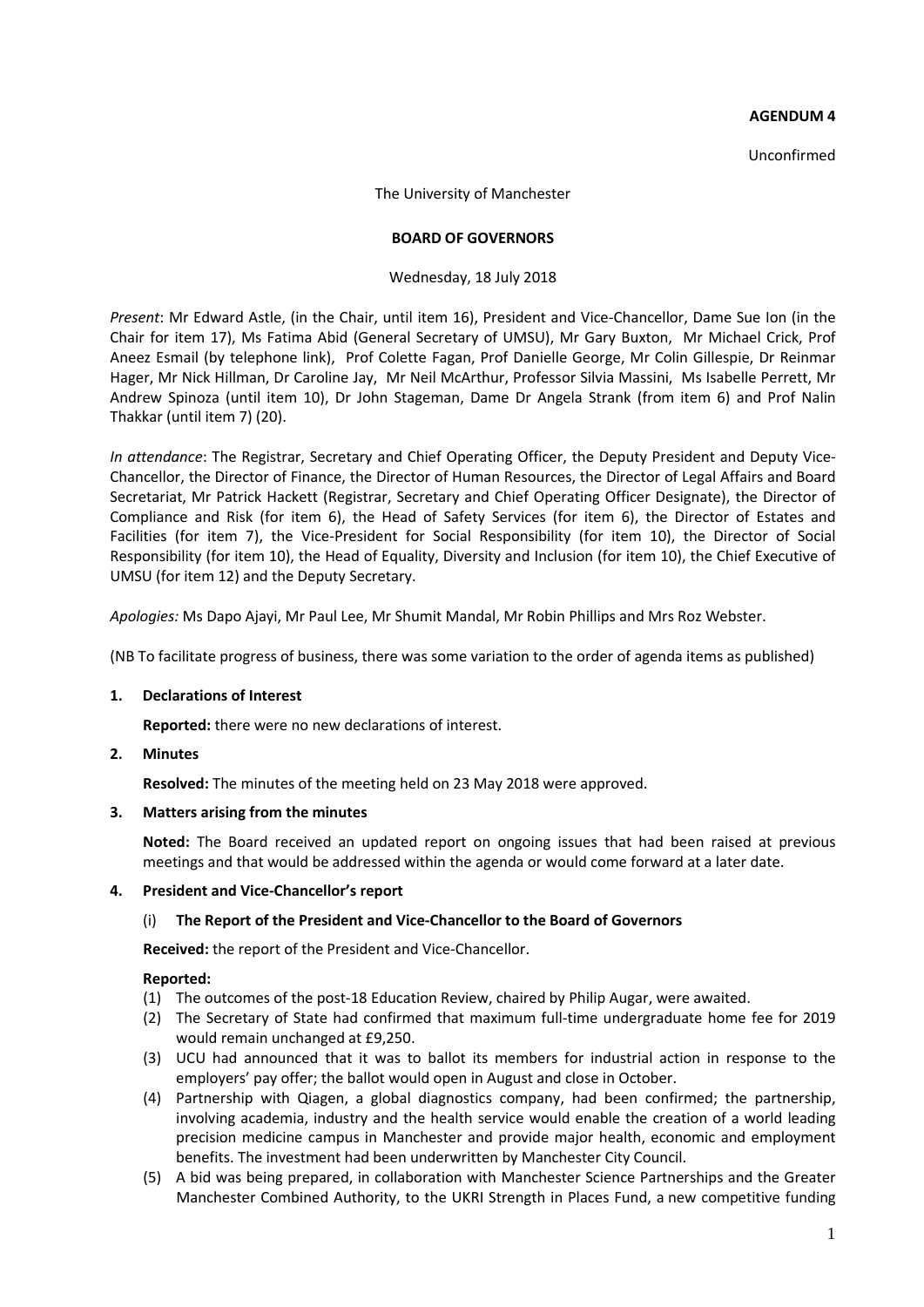scheme that takes a place-based approach to research and innovation funding, to support significant regional growth.

(6) Several recent meetings with key industrial partners.

# **Noted:**

- (1) There had been a marginal reduction in overall home/EU undergraduate accepted places and the confirmation and clearing round in August was expected to be very competitive. International acceptances had increased by 6% compared to the previous year.
- (2) Postgraduate taught fees were set on a course by course basis, approved by Planning and Resources Committee.

# **5. Board committee reports**

# **(i) Audit Committee** (4 July 2018)

 **Received:** An Executive Summary of the meeting of Audit Committee held on 4 July 2018.

 **Reported:** the meeting had considered: an IT Strategy update, Uniforum Benchmarking Data, proposed Internal Audit Plan for 2018-19 (adopted by the Committee), a progress report from Uniac, the annual report from the Research Compliance Committee (RCC) (the RCC summary report was appended to the Executive Summary), the latest version of University Risk Maps and risk registers and an update from the Registrar, Secretary and Chief Operating Officer on Public Interest Disclosure cases. The Committee meeting had been preceded by an annual training and update session which had included presentations from external auditors (EY) on potential future scenarios and from internal auditors (Uniac) on the implications for the Board and Audit Committee of the new Office for Students regulatory regime.

# **Noted:**

- (1) The update and training session referred to above, had included discussion about the evolving concept of value for money and the need for this to be demonstrated from a student as well as an internal efficiency perspective.
- (2) The Audit Committee had received the full version of the RCC report and commended its comprehensive coverage and in-depth assurance.
- (3) All allegations of research misconduct, whatever the source and level of severity were investigated in accordance with relevant procedure. The number of reported cases was consistent with knowledge of practice elsewhere in the sector.
- **(ii) Finance Committee** (27 June 2018)

 **Received:** An Executive Summary of the meeting of Finance Committee held on 27 June 2018.

# **Reported:**

- (1) The meeting had considered a North Campus Project Board report (the subject of a separate item on the agenda), an update on the capital programme, a regular finance update, the May 2018 management accounts, a report on oversight of commercial activities and the Uniforum Benchmarking Data.
- (2) Since the meeting, further measures had been progressed to mitigate risks relating to the Paterson Building replacement and good progress had been made towards the development of a Memorandum of Understanding between the partners in the project.
- (3) Attached to the summary was the 2018-19 budget which was presented for approval, along with the forecast return for submission to the Office for Students; further work was being carried out on the five year plan, which would be presented to Finance Committee at its September meeting. The 2.1% surplus set out in the 2018-19 budget was lower than recent outturn and forecast figures and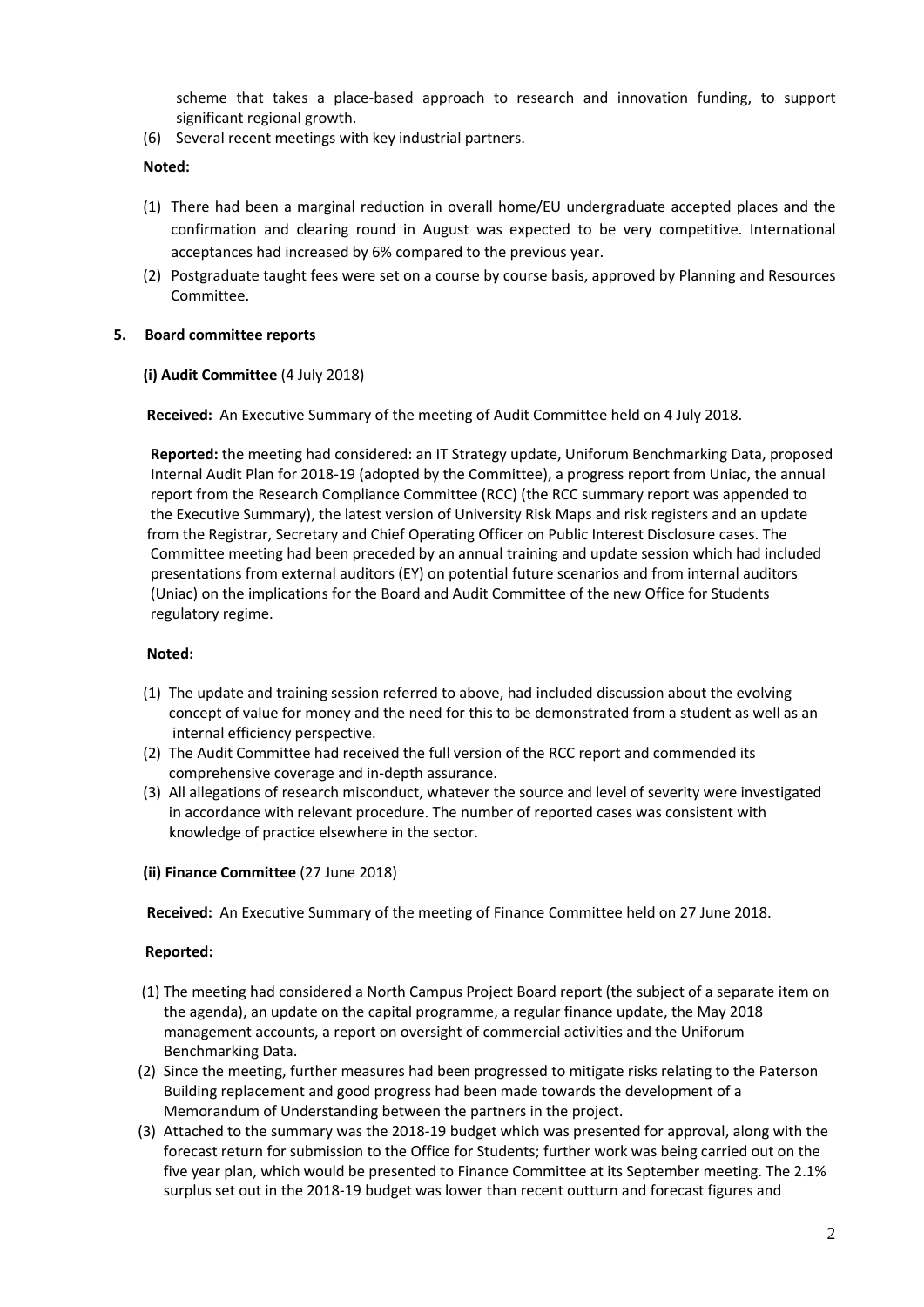represented a prudent management assessment in a challenging environment.

## **Noted:**

- (1) The five year plan was predicated on a constant home undergraduate fee of £9,250, although modelling of other lower fee scenarios had taken place.
- (2) To achieve the required headroom for investment, continued efforts to drive efficiencies and income generation were required.
- (3) Business cases for the M2020 staffing interventions had been achieved, although some targets in other areas (income and non-pay related) had not been met; overall the programme had achieved significant savings and improved the University's financial position.
- (4) The importance of continued growth in international fee income was recognised and measures to sustain this included an increased focus on undergraduate international recruitment.
- (5) The report included risk based scenario planning across the duration of the five year plan; this included potential future blanket or subject specific fee reduction. Although the scenarios in the report did not include more radical potential changes (including the complete abolition of fees), the introduction of such changes would have to be accompanied by the reintroduction of some level of direct teaching grant, so overall the impact would be similar to the financial models included in the report.
- (6) The final version of the five year plan would be underpinned by specific action plans, a summary of which would be reported to the Board.

# **Resolved:**

- (1) That the 2018-19 budget as set out in the report be approved.
- (2) That the financial forecast for 2018-19 to 2022-23 be approved for submission to the Office for Students (subject to changes for pension contributions).
- (3) That further work continue on the five year plan, which would be presented to the Finance Committee in September 2018.

#### **Action: Director of Finance**

# **6. Health and Safety Deep Dive report**

# **Received:**

- (1) The Safety Services annual report to the Board for the period April 2017 to March 2018.
- (2) Proposed minor changes to the Health and Safety Policy Statement, following the biennial review.

# **Noted:**

- (1) In relation to significant incident investigation, there had been one case of exposure to harmful substances as referred to in the report. Investigation of the incident had revealed a specific, procedural difficulty rather than generic procedural concerns and it was agreed that this should be made explicit in the report. **Action: Director of Compliance and Risk**
- (2) Accident and incident number trends as shown in the report were encouraging and it was important to sustain management engagement to consolidate and sustain these improvements; the establishment of Faculty level Health and Safety Committees would assist in this respect.
- (3) The difficulty in establishing meaningful, consistent comparative data across the sector.
- (4) The increase in "building/structure" reported incidents over the past three years was possibly attributable to the significant amount of remedial work across campus and the data did not distinguish between serious and minor issues; this would be investigated further and the outcome reported to the Board.

# **Action: Director of Compliance and Risk**

(5) A proportionate approach was taken to incident investigation with a clear approach to escalation from local levels ; all cases were referred to the central team, with attention and resources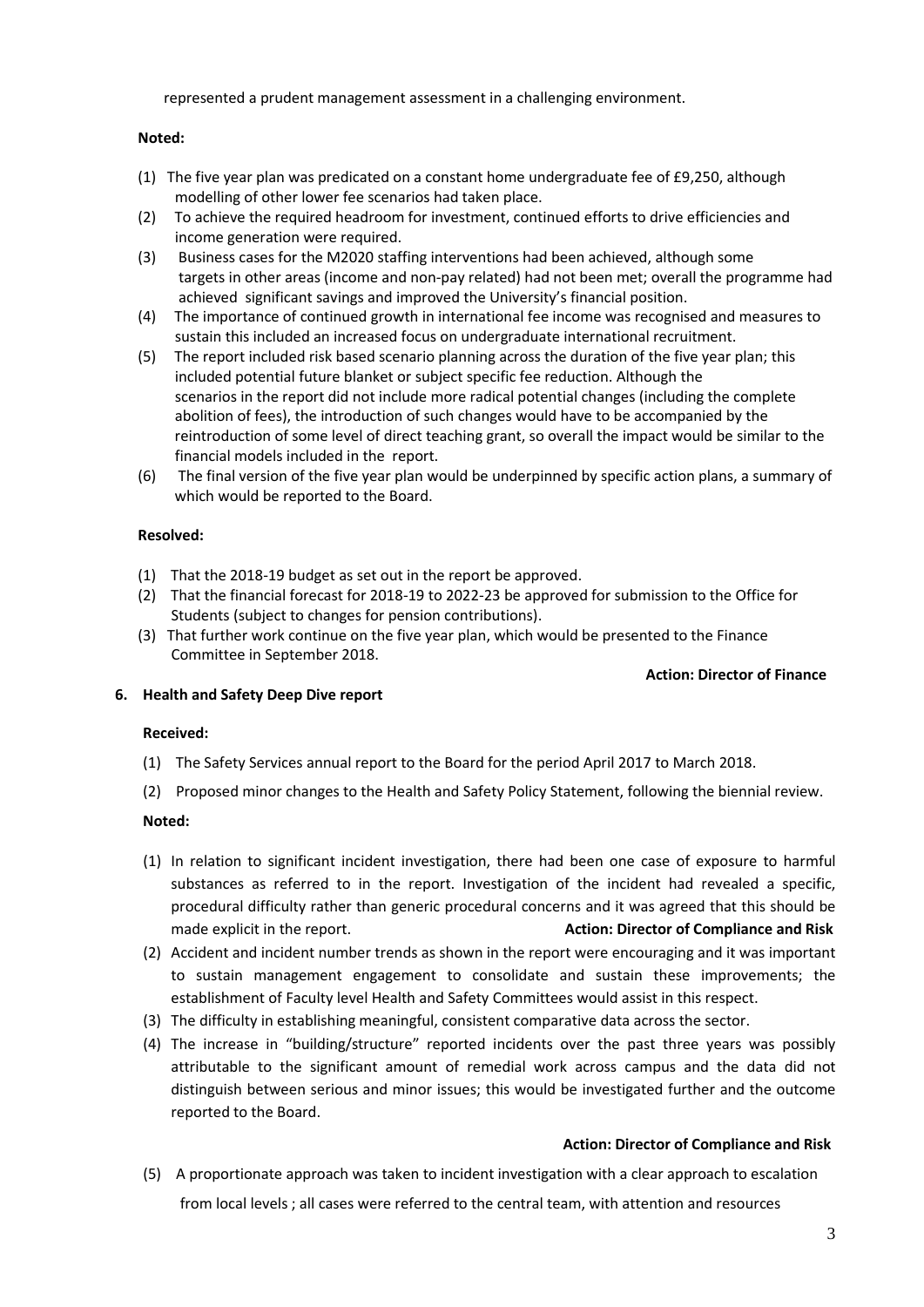focused on the most serious cases, requiring intervention.

# **Resolved:**

- (1) That, with the amendment referred to in (1) above, the report be endorsed.
- (2) That the revised Policy Statement be approved.

# **7. North Campus-Development Strategy Update**

**Received:** further to the report to the Board at the May 2018 meeting, a further update on the North Campus development, including a recommendation for the delivery route for the project.

# **Noted:**

- (1) There was broad endorsement of the proposed Vision Statement, the primary purpose of which was to attract the support of stakeholders and potential partners. Further enhancements were possible and members were encouraged to send in any further detailed comments. The deliverables as outlined in the report would form the core of communications about the development.
- (2) Whilst there were no proposals for teaching on the site, there would be student benefits (for example, in the shape of increased employment and placement opportunities) and there was scope to include this in the Vision Statement
- (3) The report reiterated options for both delivery and scale of investment in the proposed Joint Venture (and commensurate risk and returns involved); the recommendation from the Executive to Finance Committee had been that investment in the joint venture should at the minimum level necessary to maximise influence on the nature of the development, with the possibility that this might be funded through divestment of North Campus assets, ensuring an overall neutral financial impact.
- (4) The way forward outlined above represented Option 4 (minority Joint Venture) as set out in the report to the May 2018 Board; Option 5 (50:50 joint venture) had been rejected by Finance Committee as it was unlikely to offer the right balance of required investment and risk (and was likely to require additional debt financing, which was not believed appropriate for the University to consider at this time).
- (5) The report noted that Option 4 covered a range of equity contributions with corresponding levels of influence and veto. A contribution in the region of 25% had been suggested by Finance Committee as an indicative way forward.
- (6) The approach outlined in 5) above was seen as a balanced and pragmatic approach enabling a significant level of control and influence, and healthy indicative returns; the University would be able to indicate non-negotiable "red lines" when preparing tender documentation.
- (7) Whilst it was important to measure potential tangible benefits of the development, some benefits would be intangible (e.g reputational benefits influenced by the nature of partner occupiers).

# **Resolved:**

- (1) To endorse in principle, the proposed Vision Statement, subject to consideration of any suggested further enhancements from members.
- (2) To progress to the next stages of the project on the basis that the University will prepare for the procurement of a joint Venture Partner to develop the site (with an indicative proposed 25% equity contribution, subject to final confirmation by the Board).
- (3) To establish a working group of the Board with delegated powers to oversee progress

**Action: Director of Estates and Facilities** 

# **8. Chair's report**

# **(i) Recommendations from Nominations Committee for appointment of a co-opted member to**

# **Audit Committee**

 **Received:** a report setting out a recommendation from the Nominations Committee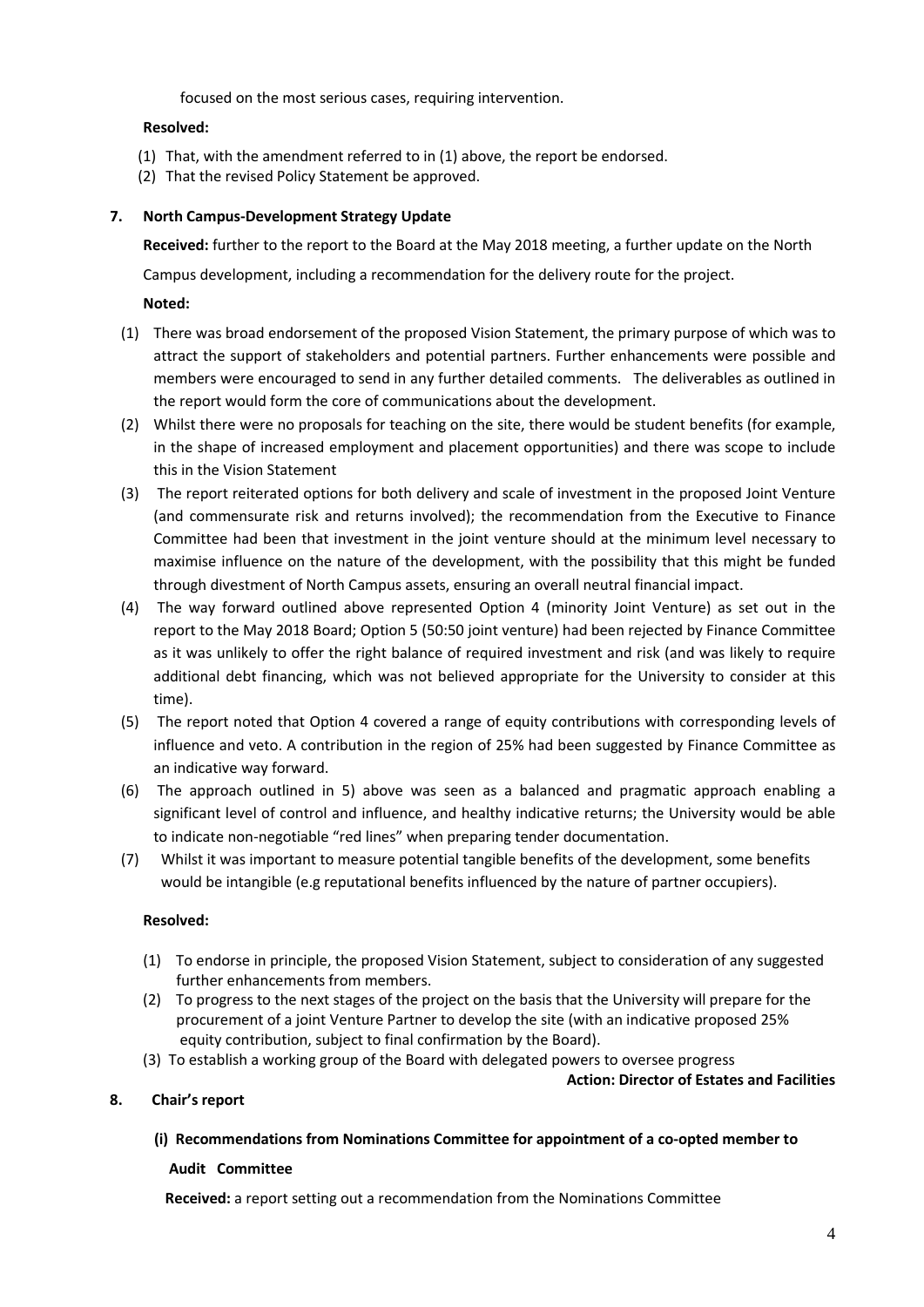**Resolved:** that Erica Ingham be appointed as a co-opted member of Audit Committee

## **(ii) Annual Review of Committee membership**

 **Noted:** a report outlining changes in Committee membership for 2018-19 following discussions between the Chair and current and new members.

## **(iii) Outcome of Board member review meetings**

 **Noted:** a report summarising key issues arising from the annual reviews between the Chair and Board members.

## **(iv) Appointment of Vice-President and Dean of Faculty of Biology, Medicine and Health**

 **Reported:** Prof Graham Lord had been appointed as Vice-President and Dean of Faculty of Biology, Medicine and Health.

# **(v) Office for Students-Registration**

 **Reported:** the University had just received confirmation from the Office for Students (OfS) that it had been included in the register of English higher education providers, without any specific ongoing conditions of registration. The October 2018 meeting would consider, as a discrete agenda item, both the correspondence and a brief paper outlining key aspects of the OfS regulatory framework. **Action: Director of Planning**

# **9. Secretary's Report**

## **i) Election of Senate members**

**Reported:** Dr Steve Jones and Dr Delia Vazquez had been elected as Senate members of the Board (Category 3) with effect from 1 September 2018.

#### **ii) Review of Statutes**

**Received:** a report from the Director of Legal Affairs and Board Secretariat and Deputy Secretary updating the Board on the review of Statutes and related work on governing instruments (including Ordinances)

# **Reported:**

.

- (1) The review had originated from the Lauwerys Governance Review which had reported to the Board in March 2017; the review, which had concluded that the University was well-governed with some sector-leading aspects, had resulted in one substantive proposal for change (to the size and composition of the Board). Some other recommendations had already been implemented and the report had recommended a general review of Statutes and Ordinances.
- (2) The October 2017 meeting had asked the Deputy Secretary and other members of the Office of the General Counsel to undertake further work, including a broad review of governing instruments. The February 2018 meeting had been advised of progress and endorsed the approach to enable informal liaison with the Privy Council on proposed changes before the formal process of Board approval.
- (3) The Privy Council had indicated that it was content with the approach to the review of Statutes as outlined in the report. The Charter required that, before considering amendments to Statutes, the opinion of both General Assembly and Senate be sought, and this had taken place at meetings on  $20^{th}$  June and  $27^{th}$  June respectively (a summary of relevant discussions was included in the report).
- (4) Some further changes had resulted from the engagement with General Assembly and Senate, ie, in Statute IX, to ensure that General Assembly had the opportunity to express an opinion on the Ordinance relating to General Assembly membership and in Statute X, reinstatement into the Statute (rather than the supporting Ordinance) of the clause relating to academic freedom (i.e. academic staff"….freedom within the law to question and test received wisdom, and to put forward new ideas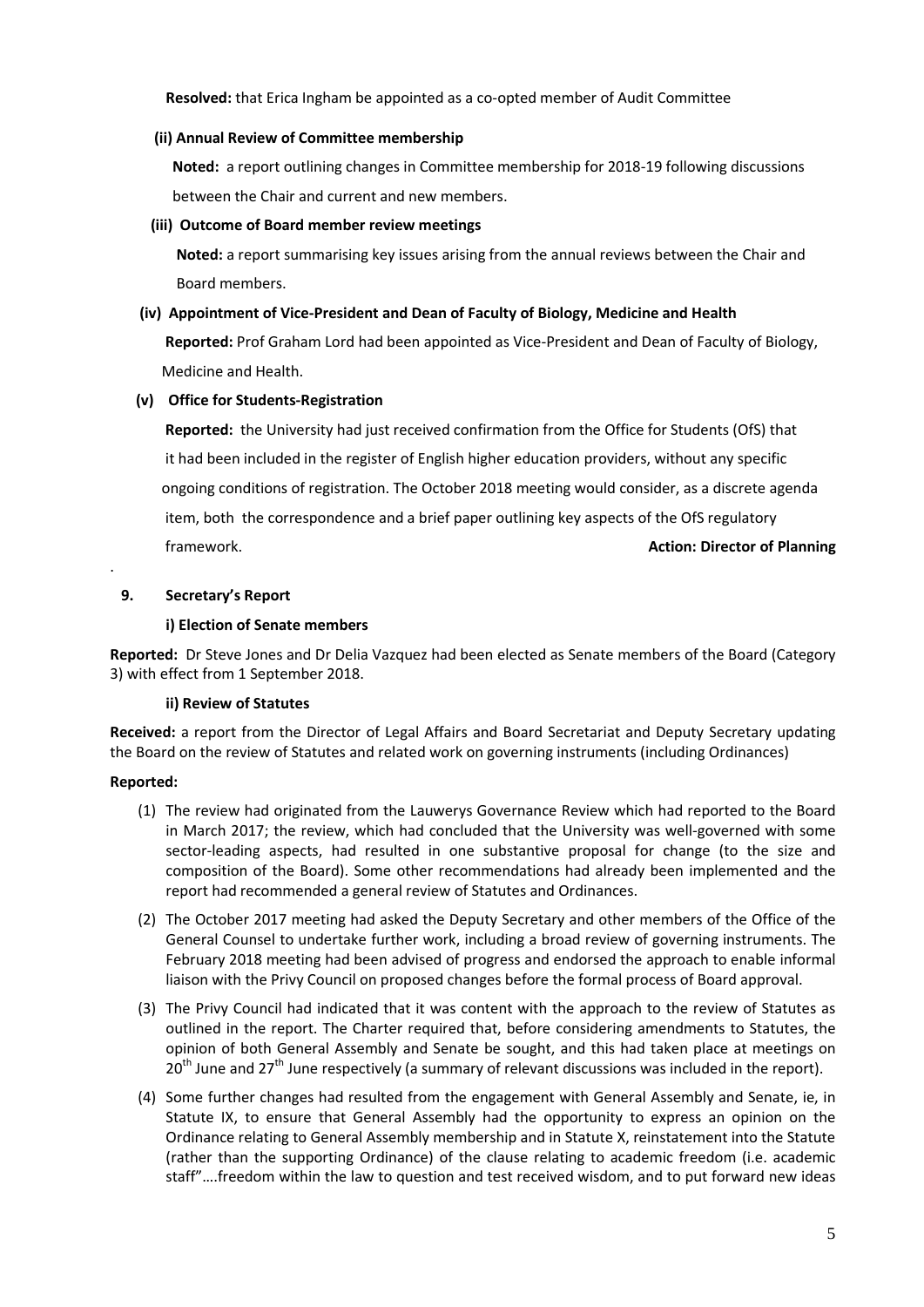and controversial and unpopular opinions, without placing themselves in jeopardy of losing their jobs and privileges.").

- (5) It was proposed that recommended changes to Statutes would be sent to Privy Council for consideration and formal approval following the November 2018 meeting, allowing time for Senate to consider supporting Ordinances within its purview at its October 2018 meeting and for Ordinances to be considered by the Board at the November 2018 meeting (an approach which would enable consideration of any necessary further adjustment to Statutes, should the review of Ordinances require this). The report proposed that Nominations Committee (comprising members of the Board, Senate and General Assembly) steer the overall process of Ordinance review, with the recently established Senate Effectiveness Working Group being used as a sounding board, for those Ordinances within Senate's purview, before the consideration of such Ordinances by Senate.
- (6) Concerns had been raised by some Senate members about the approach outlined and this had included the view that the changes would result in a transfer of powers from Senate to the Board. The Board was assured that the proposed changes, which were in line with Department for Education expectations and recommendations to simplify and de-regulate Statutes, would see the transfer of detail from Statutes to supporting Ordinances and this detail would not be amended without good reason (Privy Council approval of changes to Statutes was required, but such approval was not required for changes to Ordinances). This did not involve any transfer of power from Senate to the Board.
- (7) The current Ordinance XXII which required the Board to seek the opinion of Senate before considering any changes to Ordinances within its purview would remain substantially unaltered and this requirement would continue.
- (8) Amendment to Statute XIII (Academic and Academic Related Staff: Dismissal, Grievance Procedures and Related Matters) were not being considered as part of the current review and would be brought forward later after negotiations with recognised trade unions had taken place; no other Statutes required negotiations with the trade unions.

#### **Noted:**

- (1) One of the Senate Board members explicitly opposed the recommendations, expressing the view that, whilst the principle of Statutes reform was accepted, there was concern about the detail and the review being characterised as an administrative exercise (for example, the reference to Senate as the Principal Academic Authority was no longer contained in Statute VII). More time was needed for Senate to consider changes and their implications, and the University should not be concerned about being different and not adhering to Department for Education expectations.
- (2) The reference to Senate as the Principal Academic Authority was set out in the Charter and there were no proposals to amend the Charter.
- (3) The University had received external legal confirmation that the primary concern of the Privy Council was to ensure that Statutes remained in compliance with charity law, public interest governance principles and the CUC HE Code of Governance. The revised Statutes retained coverage in these areas and the Privy Council was content for further detail to be removed.
- (4) Most Senate members on the Board of Governors had been reassured by the outlined process of Ordinance review, including using the Senate Effectiveness Review Working Group as a sounding board and Ordinances within Senate's purview being considered at the October 2018 meeting
- (5) Approval of revised Statutes was required before the changes to size and composition of the Board (including increasing student membership from one to two) could be enacted and the introduction of this change would be affected by any delay in the process.

#### **Resolved:**

- (1) The changes to the Statutes as outlined in the report be approved.
- (2) Nominations Committee be appointed to oversee and steer the process of revision of draft Ordinances (an approach consistent with the Lauwerys Review recommendations for Nominations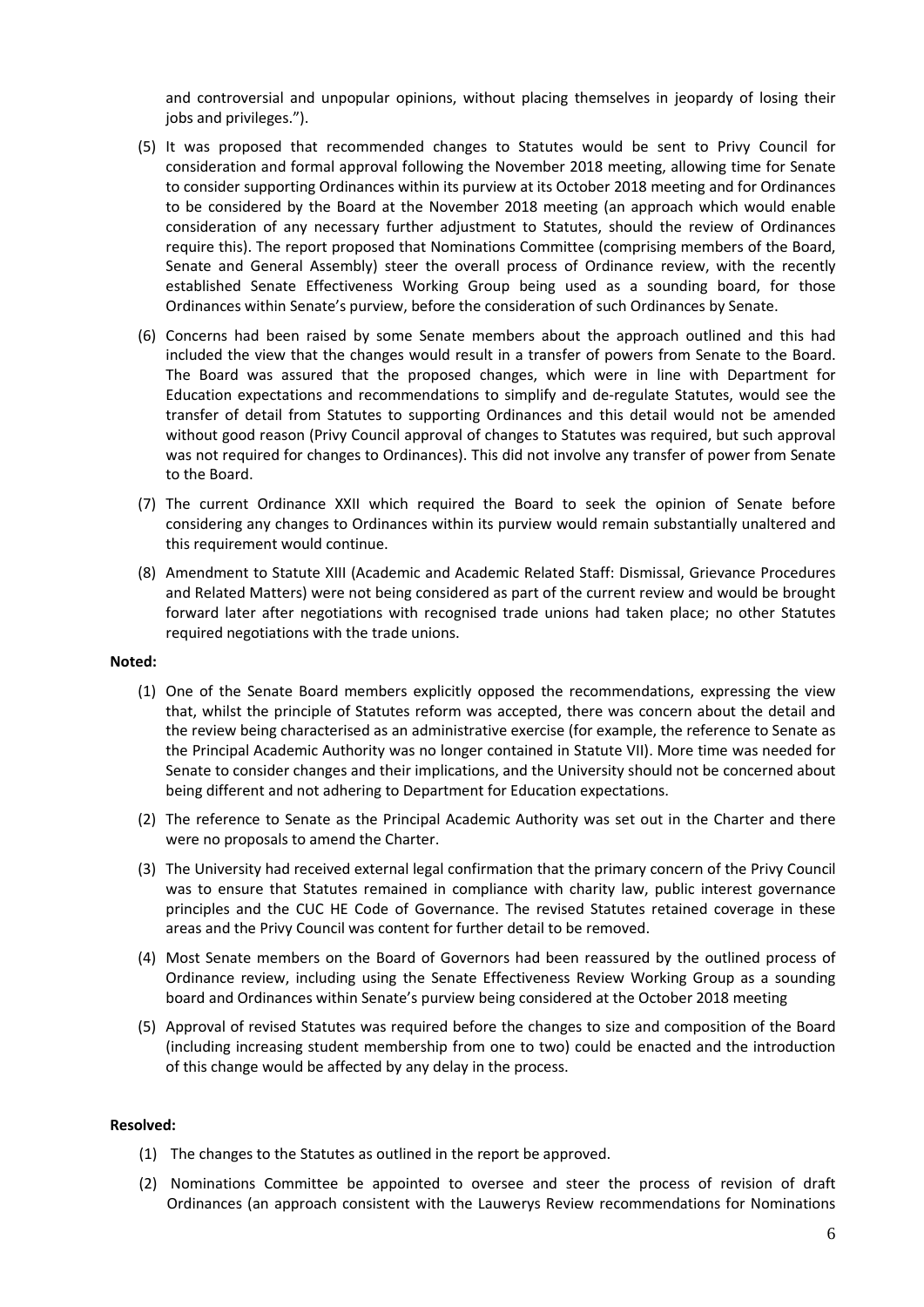Committee to take on a broader governance role) with members of the already established Senate Effectiveness Working Group being used as a sounding board for proposed changes within the purview of Senate .

- (3) In accordance with the obligations set out in Statute XXII, to confirm that Senate's opinion on proposed changes to Ordinances within its purview will be sought at the meeting of Senate on October 17 2018.
- (4) The final draft version of Ordinances be brought to the Board for approval at its meeting on November 21 2018 and this will include any comments on Ordinances within its purview from Senate.
- (5) The amended Statutes be sent to Privy Council for approval following the Board meeting on November 21 2018 and approval of revised Ordinances; this approach would enable the Board to take account of any necessary further adjustments to Statutes that might be required following review of Ordinances, before formal submission to the Privy Council.

# **Action: Deputy Secretary**

## **10. Social Responsibility**

**Received:** a report setting out a summary of progress in relation to the University's Social Responsibility objectives, including a specific update on equality, diversity and inclusion and key actions for 2018-19.

## **Noted:**

(1) The new University roles of lead/champion for gender and race equality built upon and expanded existing roles, enabling a specific focus on these areas.

(2) The potential to integrate and cross-reference this report with the Gender Pay Gap report.

(3) Progress had been made towards targets set out in the Strategic Plan, but at a relatively slow rate. The new Inclusive Advocates programme had been developed in an effort to accelerate progress. It was also anticipated that the gradual increase in the proportion of Black and Minority Ethnic (BAME) lecturers (now 18%) would begin to impact on representation at senior levels.

(4) Greater specificity and granularity of analysis of constituent elements of the BAME staff and student population would be helpful; this existed (and, for example had been included in detail in the University's application for the Race Equality Charter Mark) and consideration would be given as to how to include this most effectively in a summary report.

(5) The efficacy and impact of initiatives outlined in the report should be measured.

(5) Experience in other sectors suggested that peer pressure and benchmarking against sector expectations (e.g as set out in the Hampton-Alexander and Davies reviews) were important in achieving the necessary paradigm shift (e.g in the development of aspirations and targets, encouragement of inclusive language and elimination of unconscious bias).

(6) The importance of mentoring and the establishment of positive role models.

(7) Equality, diversity and inclusion actions in the report concentrated on staff and the Board should focus on student related equality, diversity and inclusion matters at a future meeting.

(8) At a future meeting, it would be helpful to reflect on any areas where the University's Social Responsibility targets and goals could be potentially in conflict with other University objectives.

# **11. Remuneration**

(The President and Vice-Chancellor and all officers present left the meeting (except for the Director of Human Resources and Deputy Secretary); this included Prof Colette Fagan given her dual role as a Board member and a senior manager.)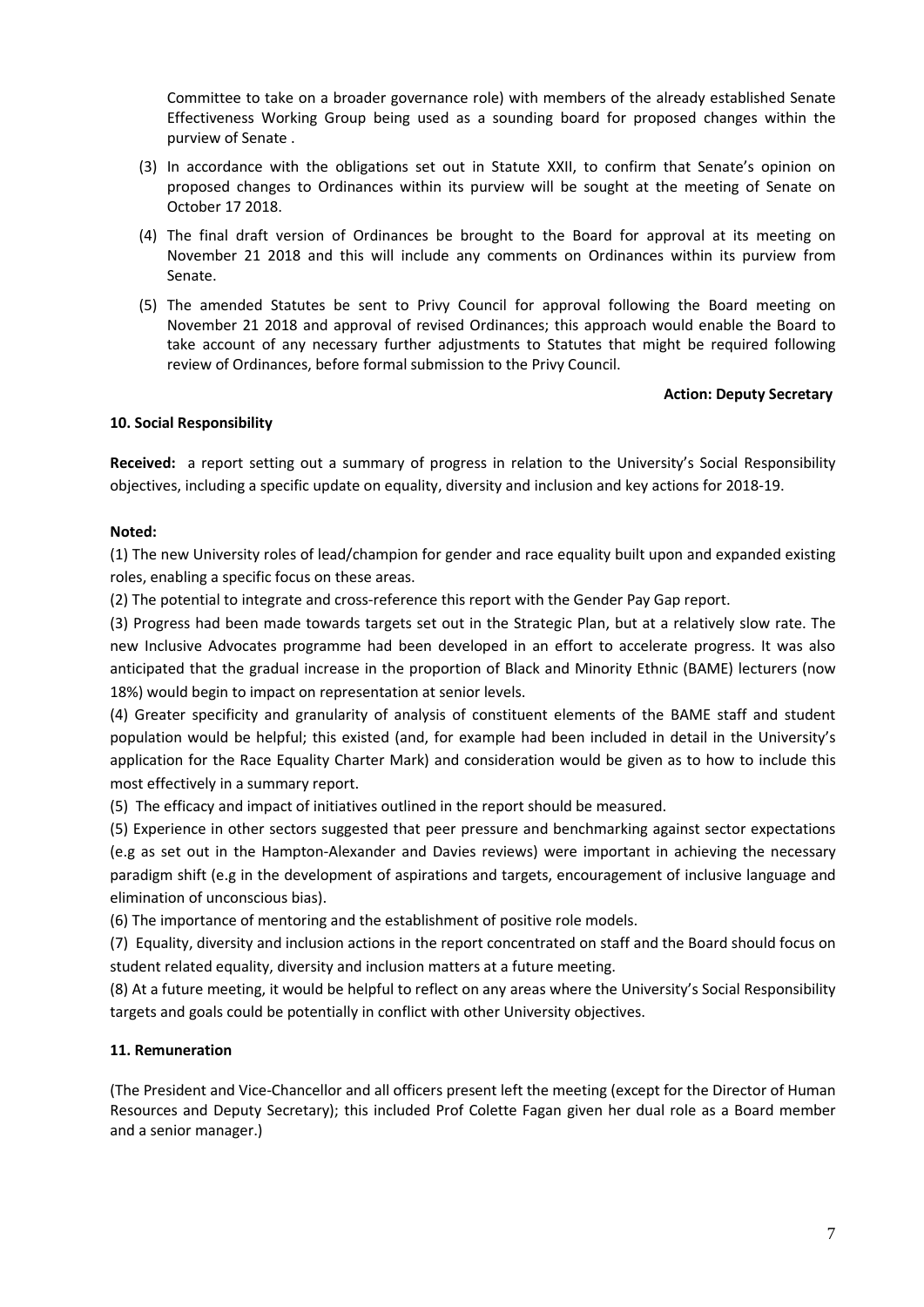# **(i) Annual report from Remuneration Committee**

**Received:** the annual report from the Remuneration Committee for 2017-18.

## **Noted:**

(1) The contents of the report had been reviewed and endorsed by Uniac as consistent with the CUC Senior Staff Remuneration Code and the requirements of the Office for Students Accounts Direction. (2) It would be useful to know which other institutions published an annual report.

**Resolved:** that the report be included in the Financial Statements, to be brought to the Board for approval in November 2018. **Action: Director of Human Resources**

## **(ii) Remuneration Committee Principles**

**Received:** a report setting out the remuneration principles to be followed in 2018-19 by the Remuneration Committee

**Reported:** included in the principles was a distinction between the responsibilities of the Chair of the Board and the Chair of the Committee and distinct processes for consideration of the remuneration of the President and Vice-Chancellor and the remuneration of other members of the Senior Leadership Team

**Resolved:** that the principles outlined in the report be approved.

(The President and Vice-Chancellor and other officers, including Prof Colette Fagan returned to the meeting at the conclusion of this item. )

## **12. Annual Report of the Students' Union**

**Received:** the annual report of the University of Manchester Students' Union (UMSU) provided to the Board, given its duties as the responsible body under Section 22 of the Education Act 1994

**Reported:** infrastructure developments had provided some challenges, but there had been a healthy level of student engagement, volunteering and campaigning activity

# **Noted:**

(1) The report contained details of the extent of the liabilities under a previous pension scheme, the Students' Union Superannuation Scheme; this was a shared scheme with approximately sixty other students' unions and had closed to new entrants in 2010. The substantial increase in potential liabilities for UMSU was the result of a recently discovered defective amendment to the scheme. Whilst this issue represented a strategic challenge, the UMSU balance sheet remained healthy.

(2) Turnout in the recent elections was approximately 25% which compared favourably to the national average of 15.9%.

(3) Across the sector there were some challenging issues for students unions and it was important that the National Union of Students was responsive and receptive to the needs of Manchester students.

**Resolved:** that the annual report be approved.

# **13. Report from the Senate**

**Received:** the report from the Senate meeting on 27 June 2018, including as an appendix, the recommendations from the Awards and Honours Group